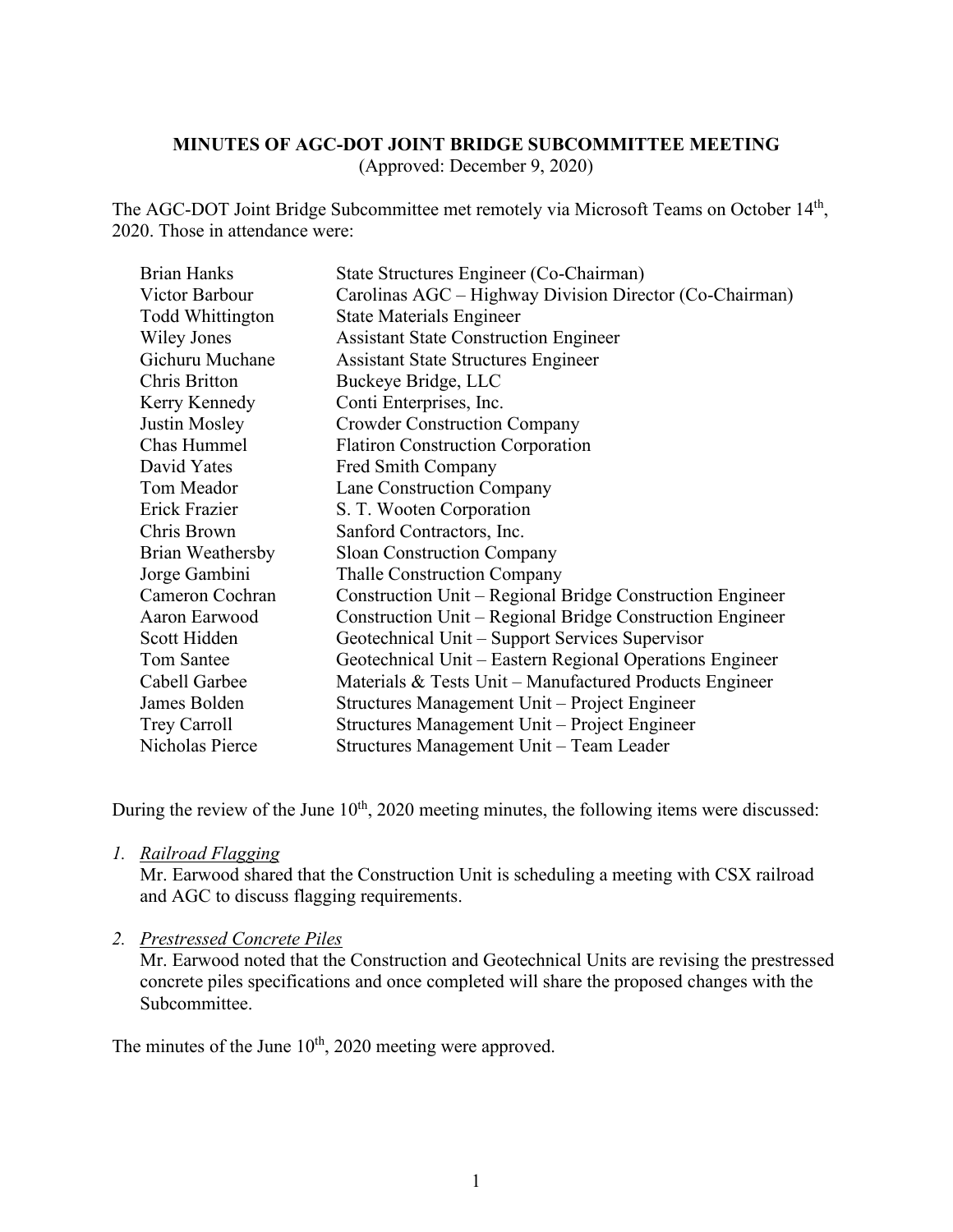The following items of new business were discussed:

*1. MSE Wall Construction Sequence using Pile Sleeves*

Mr. Earwood discussed differing understandings of the appropriate MSE wall construction sequence among the group. He noted previous discussions concluded with the suggestion to include construction sequence notes on the bridge plans.

A general discussion followed about the purpose of using pile sleeves and pile jackets. Mr. Hidden noted that pile sleeves mitigate the fill material downdrag effect on the piles, and the intended construction sequence is to install pile sleeves, construct wall, and lastly drive piles. He noted that use of pile jackets is largely seen on Consultant designs to address other issues, but their effectiveness varies and is currently being studied/researched.

# **Action Item: Geotechnical, Construction, and Structures Management Units will internally discuss MSE wall construction.**

*2. Use of Concrete Millings for Temporary Staging Areas*

Mr. Weathersby noted inconsistencies with the Department allowing the use of concrete millings for staging areas. Mr. Earwood referenced the May 2019 memo, "*NCDOT Guidelines on the Management and Disposal of Concrete Grindings Residuals*" and shared that generally if the millings are clean, dry, and inert they will be allowed. The use of millings can be dependent upon where they are placed and how they are contained. He noted that due to environmental concerns, millings used in a staging area should not contain a lot of powder that can create a slurry.

## **Action Item: None**

*3. End Bent Concrete Collars*

Mr. Barbour shared a Contractor's question regarding the purpose of concrete collars around end bent steel piles. Mr. Hanks explained that the concrete collar protects the steel pile from corrosion if erosion at the end bent occurs. Prior to the use of concrete collars, the Department observed significant corrosion of steel piles at end bents.

**Action Item: None**

# *4. M&T Staffing Updates*

Mr. Garbee shared that Mr. Matt Hilderbran is the new State Field Operations Manager and that Mr. Jason Poppe, Concrete Products Engineer, retired June 30<sup>th</sup>. He noted that Mr. Poppe's position has not yet been filled.

**Action Item: None**